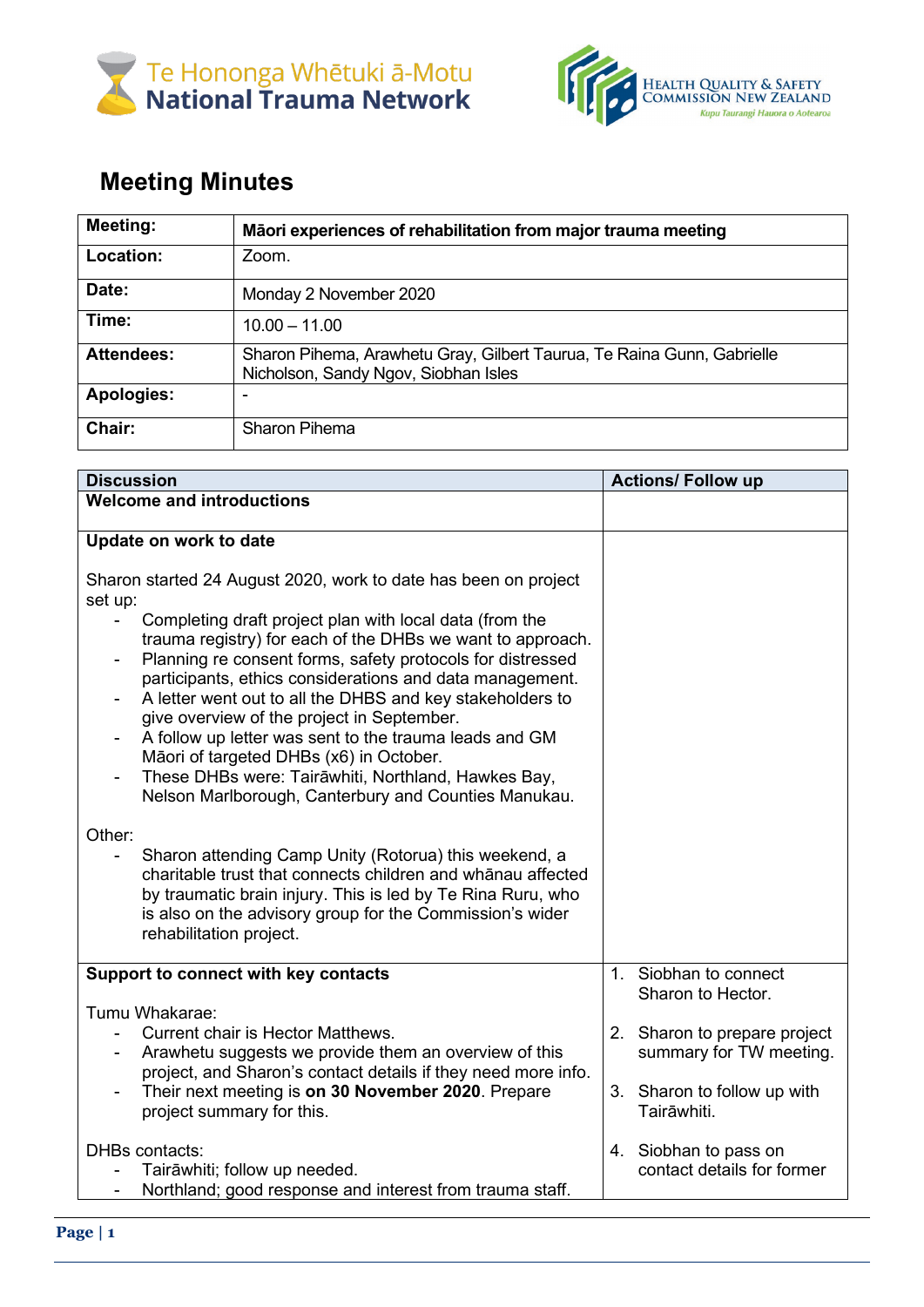| <b>Discussion</b>                                                                                                                                                                                                                                                                                                                                                                                         |    | <b>Actions/ Follow up</b>                                                          |
|-----------------------------------------------------------------------------------------------------------------------------------------------------------------------------------------------------------------------------------------------------------------------------------------------------------------------------------------------------------------------------------------------------------|----|------------------------------------------------------------------------------------|
| Hawkes Bay; can contact the former trauma nurse for<br>advice on potential participants.<br>Canterbury DHB; trauma staff are supportive. Local St John<br>team is also keen to be involved.<br>Nelson Marlborough: GM Māori may be unavailable. Gilbert<br>will follow up.<br>Suggested we could approach South Canterbury DHB if<br>NM DHB no longer appropriate. Gilbert can connect us if<br>required. |    | Hawkes Bay trauma<br>nurse.<br>5. Gilbert to follow up with<br>Nelson Marlborough. |
| <b>Noted:</b> Hapū and iwi engagement should be done via DHBs as<br>part of planning approach; we expect they would already have<br>established relationships/ channels and its best we link with these.                                                                                                                                                                                                  |    |                                                                                    |
| Data governance                                                                                                                                                                                                                                                                                                                                                                                           | 6. | Gabrielle and Sharon to                                                            |
| Sharon's equipment has been setup with two factor authentication,<br>secure storage and transfer processes in place for data.                                                                                                                                                                                                                                                                             |    | update project plan re<br>data governance.                                         |
| The data will be jointly owned by the Network and the Commission.<br>Data will be held with the Commission post-project.                                                                                                                                                                                                                                                                                  |    |                                                                                    |
| Data collected from this project will not be available for<br>access (for other studies etc) beyond the outcomes of this<br>project, as per the consent agreed by participants.                                                                                                                                                                                                                           |    |                                                                                    |
| The project's position/processes for Māori data sovereignty,<br>ownership and governance should be clearly articulated in the<br>project plan.                                                                                                                                                                                                                                                            |    |                                                                                    |
| <b>Discuss use of findings</b>                                                                                                                                                                                                                                                                                                                                                                            |    |                                                                                    |
| Parallel to this work is the Commission's wider trauma<br>rehabilitation project. This will take the form of a national<br>collaborative, where we support local teams to develop local<br>projects addressing issues in rehabilitation.                                                                                                                                                                  |    |                                                                                    |
| We intend for the results of this work to inform those local projects.<br>As well as the Network's long-term quality improvement initiatives.                                                                                                                                                                                                                                                             |    |                                                                                    |
| Group agrees to continue this discussion once we produce results.                                                                                                                                                                                                                                                                                                                                         |    |                                                                                    |
| Term of reference for this group                                                                                                                                                                                                                                                                                                                                                                          | 7. | Gabrielle and Sharon to<br>update project plan from                                |
| Group agrees to have a term of reference<br>Agreement that this group is a safe sounding board to                                                                                                                                                                                                                                                                                                         |    | feedback.                                                                          |
| discuss the project, and for the project lead to seek<br>feedback/advice.                                                                                                                                                                                                                                                                                                                                 |    | 8. Project team to discuss<br>appropriate pastoral care                            |
| Member of ACC research or Māori health team to join the<br>group. Follow up needed                                                                                                                                                                                                                                                                                                                        |    | for Sharon.                                                                        |
| Member of the Commission's partners in care team to join<br>the group. Follow up needed.                                                                                                                                                                                                                                                                                                                  |    | 9. Gabrielle/Sharon/Sandy to<br>draft TOR                                          |
| Feedback on project plan:<br>Consent: Stress/highlight that consent can be<br>withdrawn at any stage, without impeding participants                                                                                                                                                                                                                                                                       |    |                                                                                    |
| ability to seek medical care.                                                                                                                                                                                                                                                                                                                                                                             |    |                                                                                    |